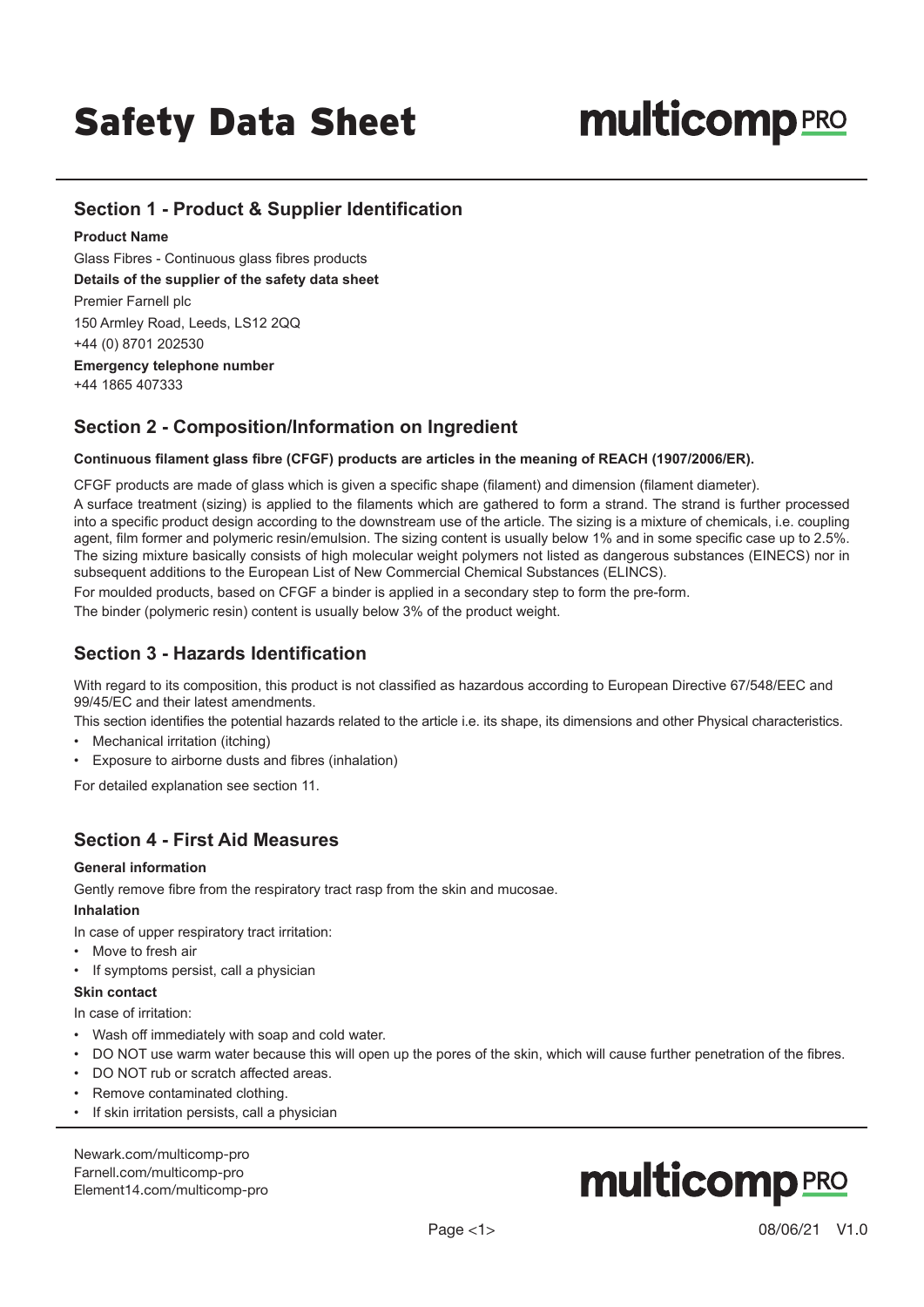# **multicomp** PRO

#### **Eye contact**

- Rinse immediately with plenty of water, also under the eyelids, for at least 15 minutes
- Have eye rinsing bottle available in case of potential hazard of eye contact, seek medical advice, if necessary.

## **Section 5 - Fire Fighting Measures**

#### **CFGF products are not flammable, are incombustible and do not support combustion.**

Only the sizing and/or binder are combustible and could release small quantities of hazardous gas in case of major and prolonged heat or fire.

#### **Suitable extinguishing media**

Water, dry chemical, foam and carbon dioxide (CO2)

#### **Protective Equipment and Precautions for Fire-fighters**

Wear self-contained breathing apparatus (SCBA) and full firefighting protective gear

### **Section 6 - Accidental Release Measures**

#### **Personal precautions**

Avoid contact with the skin and the eyes

#### **Environmental precautions**

Prevent further leakage or spillage if safe to do so.

#### **Methods for Clean-up**

- Pick up and transfer to properly labelled containers
- Avoid dry sweeping
- Shovel the major part of spilled material into a container
- Use an industrial vacuum cleaner with a high efficiency filter to clean up dust and residual spilled material
- After vacuum cleaning, flush away with water

## **Section 7 - Handling & Storage**

#### **Handling**

- Wear appropriate personal protective equipment in case of direct contact with the product. (See section 8)
- Prevent and/or minimize dust formation

#### **Storage**

• Store the product in a dry area in its packaging until use to minimize potential dust generation.

• The temperature should not exceed 30°C, The relative air humidity should be between 50 and 75%.

#### **Storage class**

• Non classified

## **Section 8 - Exposure Control/ Personal Protection**

#### **General Information:**

Continuous filament glass fibres are not respirable however certain mechanical processes might generate airborne dust or fibre (See section 11). The occupational exposure limits below mentioned are applicable to airborne fibre exposure and/or to dust exposure.

#### **Exposure limit(s)**

NOTE: The user of CFGF products has to comply with the national regulation in term of health worker protection. You will find below some occupational exposure limit values for some of European countries.

[Newark.com/multicomp-](https://www.newark.com/multicomp-pro)pro [Farnell.com/multicomp](https://www.farnell.com/multicomp-pro)-pro [Element14.com/multicomp-pro](https://element14.com/multicomp-pro)

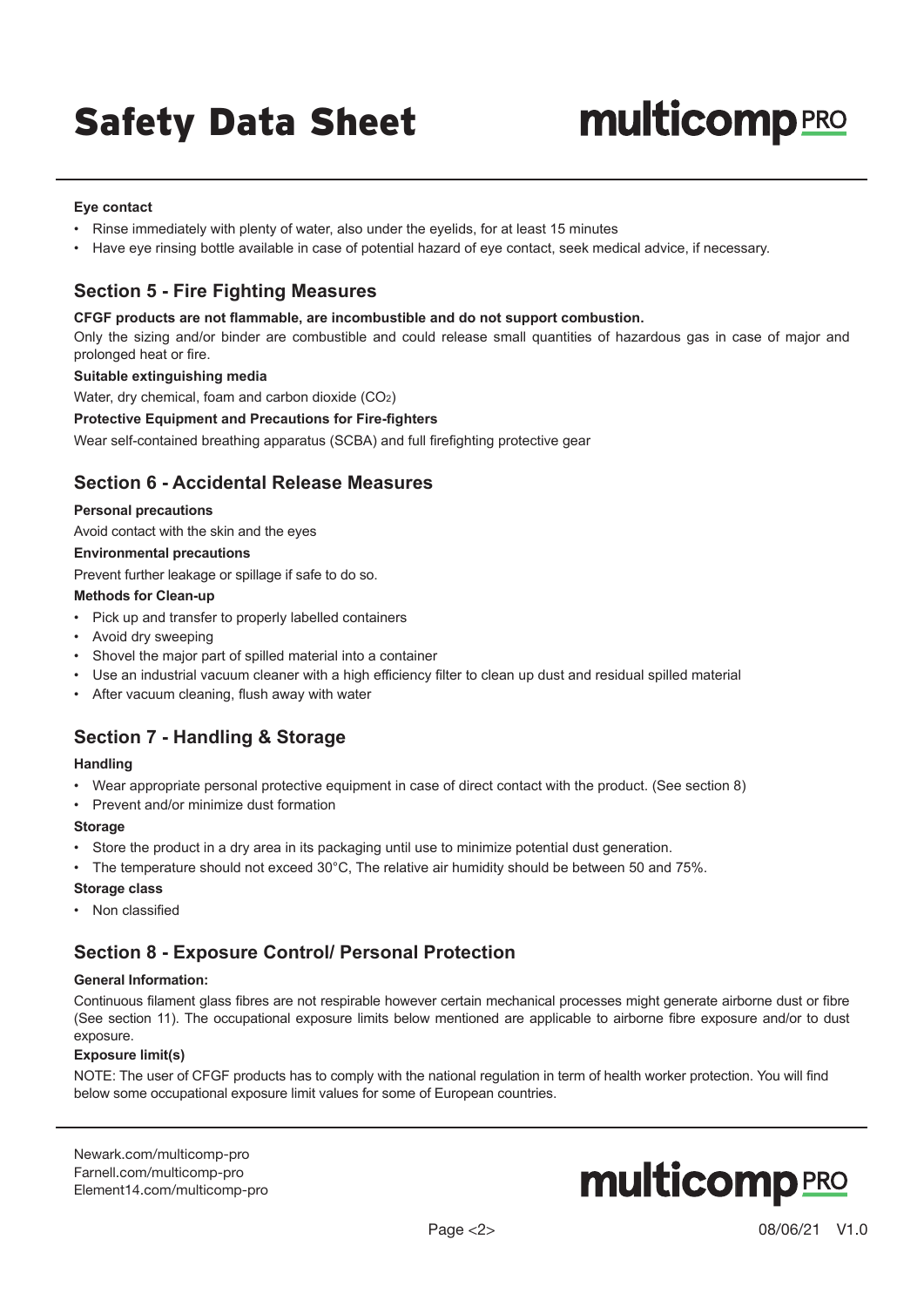|                       | Respirable Dust    | <b>Total Dust</b> | Respirable Fiber |
|-----------------------|--------------------|-------------------|------------------|
| <b>ACGIH</b>          | 3 mg/m $3$         | 10 mg/ $m3$       | 1 fiber/ml       |
| <b>AUSTRIA</b>        | 6mg/m $3$ (fine)   |                   | $0.5$ fiber/ml   |
| <b>DENMARK</b>        | 5 mg/m $3$         | 10 mg/ $m3$       | 1 fiber/ml       |
| <b>FINLAND</b>        |                    | 10 mg/ $m3$       | 1 fiber/ml       |
| <b>FRANCE</b>         |                    | 10 mg/ $m3$       | 1 fiber/ml       |
| <b>GERMANY</b>        | 3 mg/m $3$         | 4 mg/ $m3$        | $0.25$ fiber/ml  |
| <b>IRELAND</b>        | 5 mg/m $3$         |                   | 2 fiber/ml       |
| <b>ITALY</b>          | 3 mg/ $m3$         | 10 mg/ $m3$       | 1 fiber/ml       |
| <b>NETHERLANDS</b>    | 2 mg/m $3$         | 10 mg/ $m3$       | 1 fiber/ml       |
| <b>NORWAY</b>         | 5mg/m <sup>3</sup> | 10 mg/ $m3$       | 1 fiber/ml       |
| <b>PORTGUAL</b>       |                    | 4 mg/ $m3$        | 1 fiber/ml       |
| <b>SPAIN</b>          | 3 mg/m $3$         | 10 mg/ $m3$       | 1 fiber/ml       |
| <b>UNITED KINGDOM</b> | 5 mg/ $m3$         | 10 mg/ $m3$       | 2 fiber/ml       |

#### **Occupational exposure controls**

#### Engineering Controls

Provide local exhaust and/or general ventilation system to maintain low exposure levels. Dust collection systems must be used in transferring operations, cutting or machining or other dust generating processes.

Vacuum or wet clean-up methods should be used.

#### **Personal protective equipment**

#### Respiratory protection

Respiratory protection: during occasional operations releasing high quantities of dust, wear minimum FP1 or preferably FP2 EEC approved dust masks. According to American National Institute For Occupational Safety And Health (NIOSH) and Mine Safety And Health Administration (MSHA) Directives, type 3M 8710 or 3M 9900 respiratory protection can for example be used.

#### **Eye/face Protection**

Safety glasses with side-shields

#### **Skin protection**

- Protective gloves
- Long sleeved shirt and long pants

#### **General Hygiene Considerations**

- Wash hands before breaks and immediately after handling the product
- Avoid contact with skin, eyes and clothing
- Avoid getting dust into boots and gloves through wrist bands and pant tucks
- Remove and wash contaminated clothing before re-use

## **Section 9 - Physical & Chemical Properties**

| Appearance                | : White or off-white                               |
|---------------------------|----------------------------------------------------|
| <b>Physical State</b>     | : Solid                                            |
| Softening point           | : $>800^{\circ}$ C                                 |
| Melting point             | : Non applicable                                   |
| Decomposition temperature | : Size and mat binders start to decompose at 200°C |
| Density (molten glass)    | : 2.6-2.7 (water = 1)                              |
| Water solubility          | : Insoluble                                        |

[Newark.com/multicomp-](https://www.newark.com/multicomp-pro)pro [Farnell.com/multicomp](https://www.farnell.com/multicomp-pro)-pro [Element14.com/multicomp-pro](https://element14.com/multicomp-pro)

## **multicomp**PRO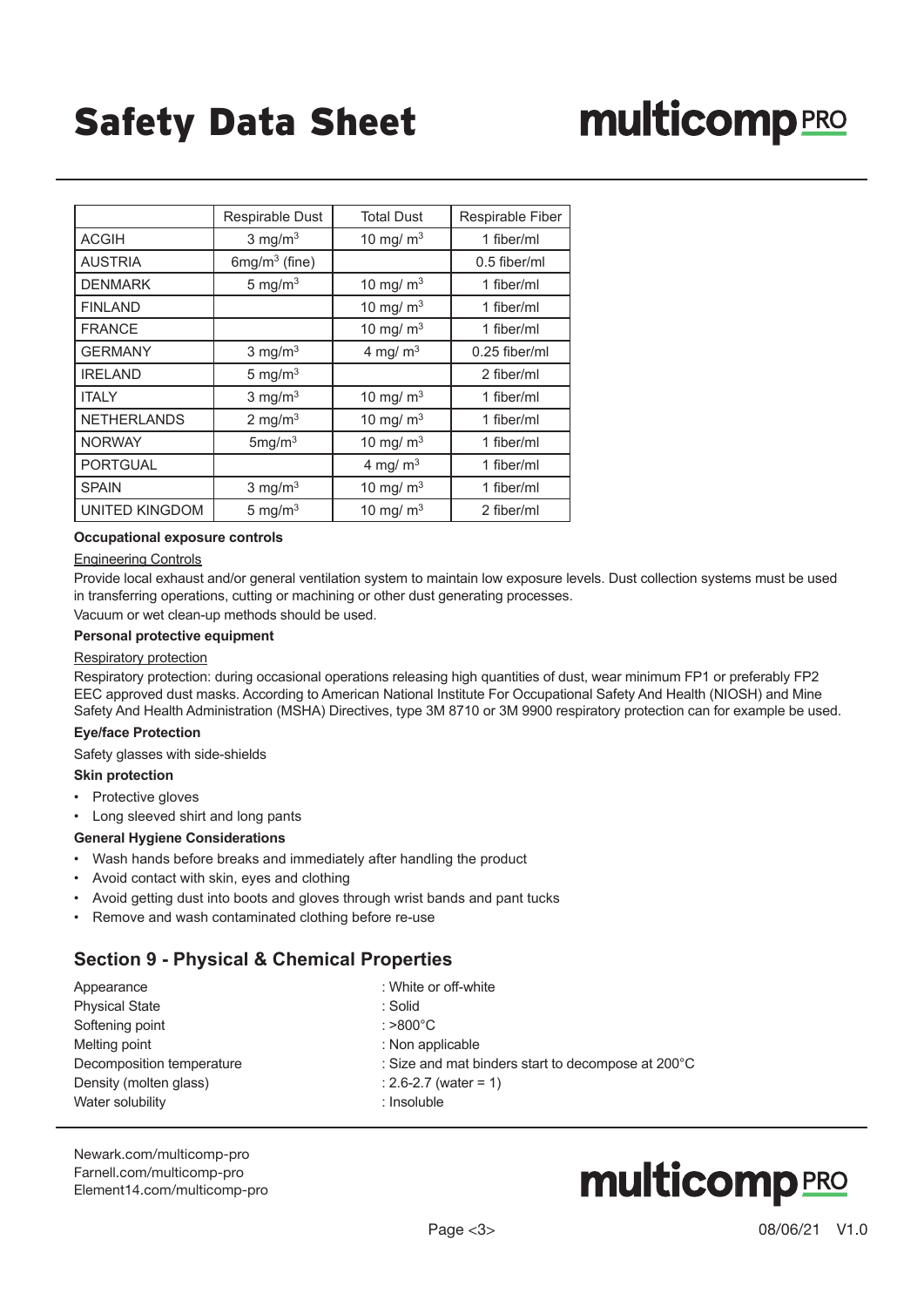# **multicomp**PRO

## **Section 10 - Stability & Reactivity**

#### **Chemical Stability**

Stable in normal use and storage conditions, and in normally foreseeable usage conditions.

#### **Hazardous decomposition products**

In continuous combustion conditions, in addition to water vapour and CO2, small quantities of CO and NOX may be released by the combustion of the size. See Section 5 of SDS for hazardous decomposition products during a fire

#### **Possibility of Hazardous Reactions**

Glass roving is stable and never generates hazardous chemical reactions.

## **Section 11 - Toxicological Information**

#### **Toxicological test**

Acute toxicity in the set of the set of the set of the set of the set of the set of the set of the set of the set of the set of the set of the set of the set of the set of the set of the set of the set of the set of the se

#### **Local effects:**

Dusts and fibres may cause mechanical irritation to eyes and skin. The irritation disappears when the exposure ceases. Mechanical irritation is not considered as a health hazard in the meaning of European directive 67/548/EC on hazardous substances. Continuous filament glass fibres do not require a classification as an irritant (Xi) under the European directive 97/69/EC.

Inhalation may cause coughing, nose and throat irritation and sneezing. High exposures may cause difficult breathing, congestion and chest tightness.

#### **Long term health effects**

Continuous filament glass fibres are not respirable according to the World Health Organization (WHO) definition.

Respirable fibres have a diameter (d) smaller than 3μm, a length (l) larger than 5μm and a l/d-ratio larger than or equal to 3. Fibres with diameters greater than 3 microns, which is the case for continuous filament glass fibre, do not reach the lower respiratory tract and, therefore have no possibility of causing serious pulmonary disease.

Section 2.3 of TRGS 905, edition of June 1997 is not applicable. The general principles of industrial hygiene for fibres with a diameter of > 3μm listed in TRGS 521 – fibre dusts – as amended in November 1997 under no. 5, which can develop or be released during processing, have to be adhered to.

Continuous filament glass fibres do not possess cleavage planes which would allow them to split length-wise into fibres with smaller diameters, rather they break across the fibre, resulting in fibres which are of the same diameter as the original fibre with a shorter length and a small amount of dust.

Microscopic examination of dust from highly chopped and pulverised glass demonstrated the presence of small amounts of respirable dust particles. Among these respirable particles, some were fibre-like in terms of l/d ratio (so-called "shards"). It can be clearly observed however that they are not regular shaped fibres but irregular shaped particles with fibre-like dimensions. To the best of our knowledge, the exposure levels of these fibre-like dust particles measured at our manufacturing plants are of the order of magnitude between 50 to 1000 below existing applicable limits.

Continuous filament glass fibres are not carcinogenic. (See section 15)

## **Section 12 - Ecological Information**

No specific data are available for this product. This material is not expected to cause harm to animals, plants or fish.

## **Section 13 - Disposal Considerations**

Continuous filament glass fibre waste is a non-hazardous waste.

GENERAL INFORMATION

When handling waste, consideration should be made to the safety precautions applying to handling of the product.

DISPOSAL METHODS

Dispose of waste and residues in accordance with local authority requirements. Absorb in earth or dry sand, dispose in licensed hazardous waste.

[Newark.com/multicomp-](https://www.newark.com/multicomp-pro)pro [Farnell.com/multicomp](https://www.farnell.com/multicomp-pro)-pro [Element14.com/multicomp-pro](https://element14.com/multicomp-pro)